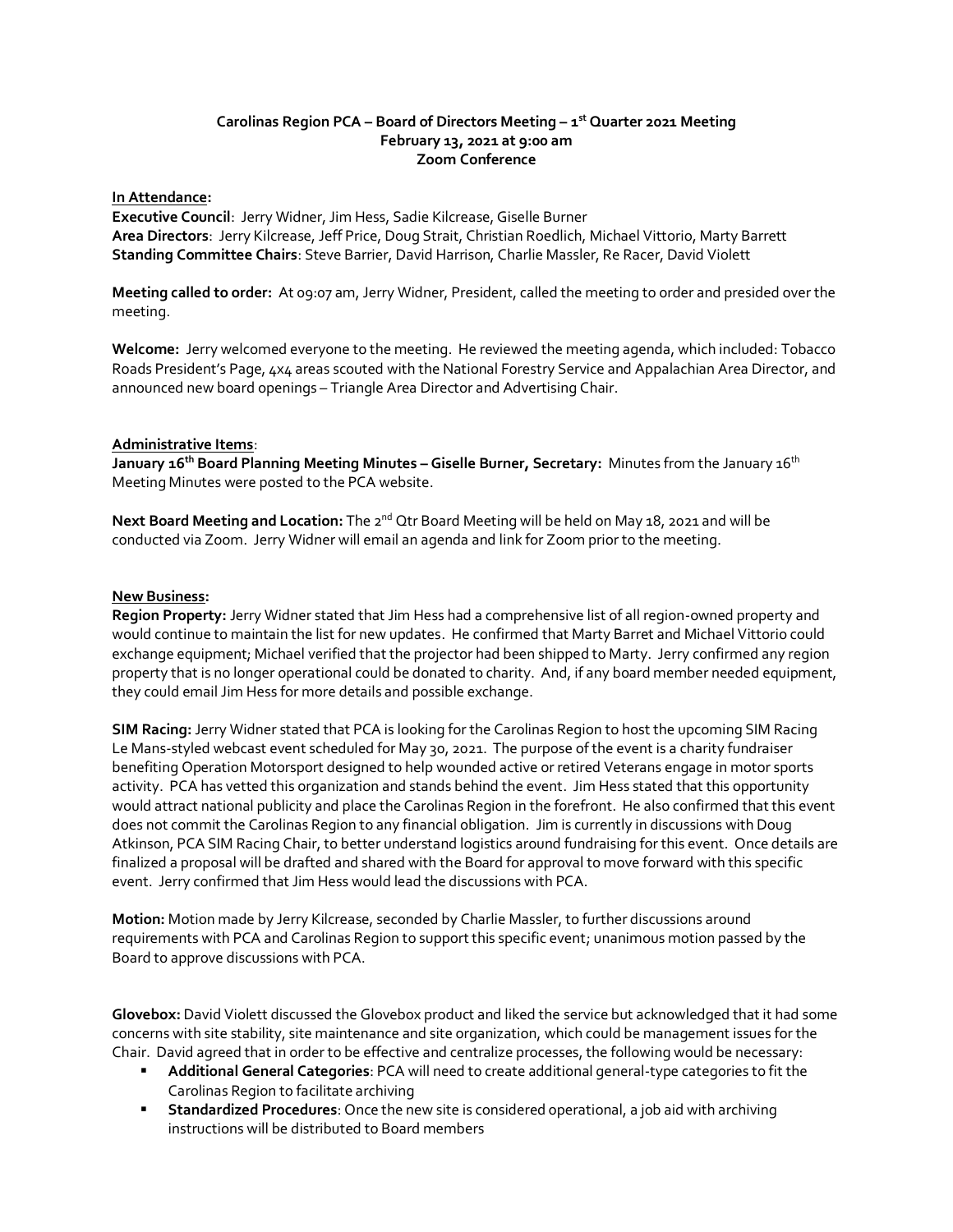- **EXECOMBINE Related Documents: Board members will combine related event documents into a zip file and** save them under a general category
- **EXECT ADDET Standardize Naming Convention**: Board members will leverage a standard naming convention to facilitate document archiving and differentiate between events with searchable text – i.e. year/month/day, event name brief descriptor
- **Site Availability**: Acknowledgment that initial site availability could affect document management, but noted that site stability would improve over time

Michael Vittorio inquired why the Board was moving forward with Glovebox given known issues versus DropBox. Jerry Widner acknowledged that this was a PCA initiative to help all regions centralize archiving standards and processes. Sadie Kilcrease recognized that PCA performed an extensive study before implementing the Glovebox product to 146 regions.

Michael asked if there was a process to digitize documents outlined for the Carolinas Region; Jerry Widner acknowledged that there are products available to help with this service but indicated that this is still a work in progress. Once additional details were available to share, he would review them with the Board.

**Funds Surplus**: Jerry Widner stated that a committee was formed, comprised of the Executive Council and Steve Barrier, to review and determine if the Carolinas Region had a surplus. The committee reviewed the 2021 operating expenses, track charges and deposits, and in turn concluded that the Region is carrying a surplus in the 2021 budget but is not considered an excessive amount. Therefore, the committee proposed no action will be taken with the surplus but committed to review the budget every 12 months.

**Motion:** Motion made by Michael Vittorio, seconded by Jim Hess to keep the surplus in the budget; unanimous motion passed by the Board to approve surplus funds.

**Autocross Budget**: David Harrison stated that this year's budget was difficult to set due to COVID restrictions limiting the number of people on site for events – i.e. Michelin. For 2021, he leveraged the 2020 carry-over budget to set the new proposal. He also acknowledged that the Greensboro track was considered a confirmed venue and is working with VIR in conjunction with a Drivers Education course as a possible second venue.

Jerry Kilcrease had concerns about voting to approve the budget if COVID restrictions were still in place, therefore suggested approve a case-by-case event once a venue became available. Jeff Price suggested the Board provide a budget as leverage to negotiate venue terms due to timing. Christian Roedlich did not see an issue with the budget but suggested that all expenses needed to be justified and the unused budget to be returned the Board.

**Motion:** Motion made by Jeff Price, seconded by Jim Hess to approve the revised Autocross budget; All Board members approved motion to approve Autocross budget, Jerry Kilcrease abstained.

**Area Director Manual**: Jerry Kilcrease recapped all changes made to update the Area Director manual. This is considered the third revision of the manual – with the  $1^{st}$  update drafted in 2012,  $2^{nd}$  revision made in 2015 and  $3^{rd}$ revision due March 19, 2021. Proposed updates include updating language to align with PCA and Carolinas Region requirements, updating photos, and updating area map totaling 30 pages. Jerry indicated that all Area Directors and Executive Council members will get a chance to provide feedback. Once completed, the expectation is to maintain the document electronically, so that it is accessible to all. Target completion date to complete revisions is expected by May 15, 2021.

**Bylaws**: Sadie Kilcrease stated that a committee was formed, comprised of Sadie, Michael Vittorio and Charlie Massler, to review the Bylaws, which were approved in December 2020 with two non-responses and two abstaining responses. The Board-approved version was submitted for PCA review. PCA's response required the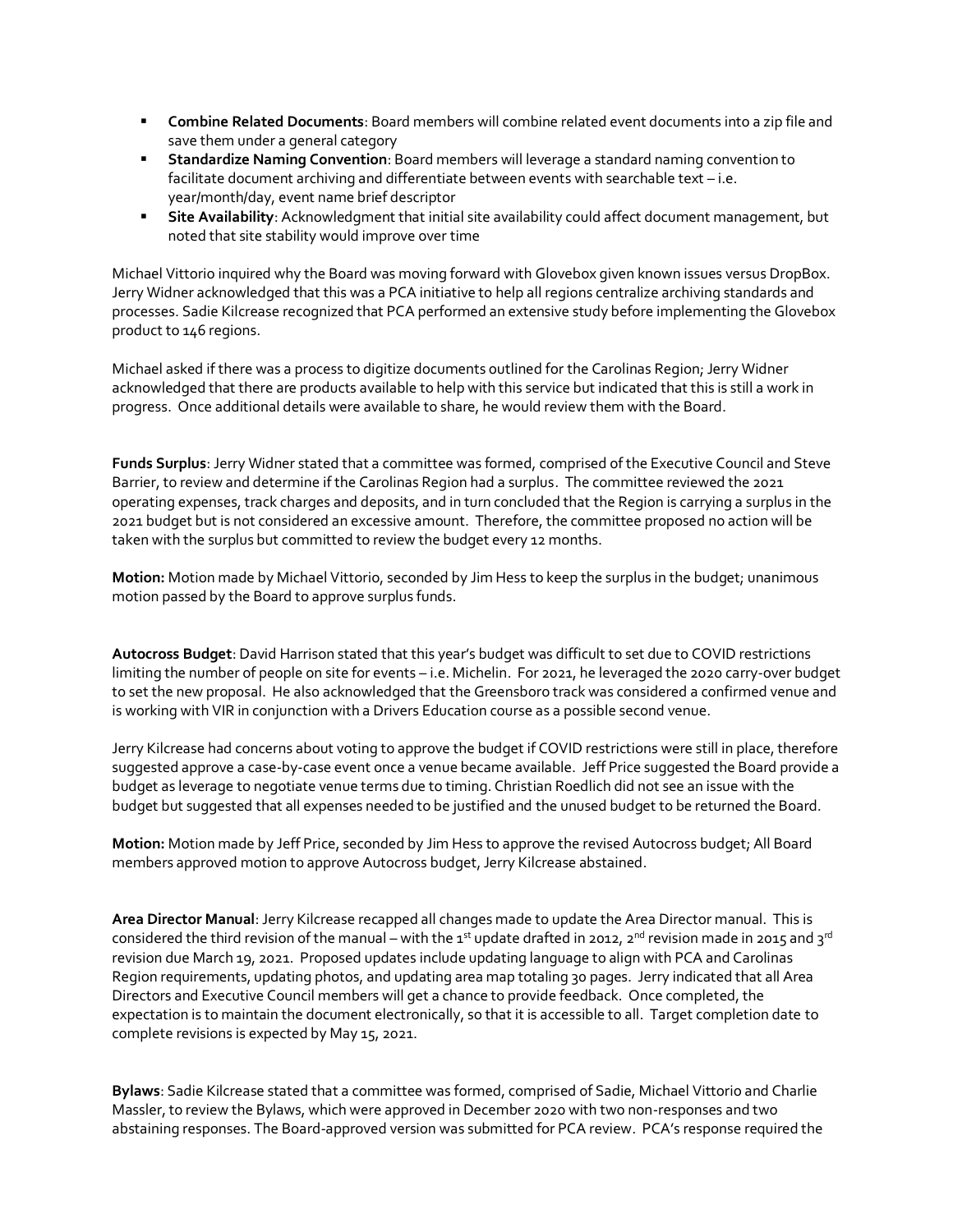committee to make a few changes. The Committee also made changes to Article 10, Section 2. All changes were noted in red font. Sadie sent the final draft for feedback and is now seeking approval to move forward with the edited text noted in red font. Once approved by the Board, the Bylaws will be posted in Tobacco Roads and posted to the Carolinas Region website for approval. Some of the noted updates covered were:

- **Board Meeting Accessibility**: Member-accessibility to board meetings and the ability to accommodate anyone who wanted to join. Jerry Widner, Carolinas Region President, indicated that meeting minutes were posted to the Carolinas Region website so all content could be shared with members.
- **Open Participation During Board Meetings**: Open participation during board meetings was reserved for active board members only. Jerry Widner, Carolinas Region President, confirmed that region members could listen, but would not be allowed to speak, ask questions or be an active participant during meetings, that activity was strictly reserved for active Board members only.

**Motion:** Motion made by Jim Hess, seconded by Christian Roedlich, unanimous motion passed by the Board to approve Bylaws.

## **Area Updates:**

**Triad – Jerry Kilcrease:** No meetings have been scheduled yet, waiting for North Carolina state COVID restrictions guidelines to schedule meetings. Jerry anticipates meetings to start in April-May timeframe when members are able to social distance outdoors.

Events & Activities: Porsche Greensboro is hosting a Cars & Coffee event and leading a drive to a local vineyard this is not a PCA or Triad area sponsored event. A VIR drive is scheduled for May 22, 2021.

**Lake Norman – Christian Roedlich:** The February meeting was cancelled due to weather, so the next meeting is scheduled for March 11, 2021 at the PYC Porsche Corral.

Events & Activities: The PYC is hosting a car and boat show at the end of April. Christian noted that the Porsche Corral will be featured on the marquis, therefore expects a good turnout.

**Hickory – Michael Vittorio**: The February Valentine's themed meeting was held via Zoom on February 9, 2021 with a good turn out – 22 members in attendance.

Events & Activities: Next meeting will be held on March 20, 2021 at an outdoor picnic shelter that can accommodate individual tables. Due to weather restrictions, Spring meetings will be moved to Saturdays which will be followed by a drive and picnic. A limited 10-car Spring Tour will be held on April 12-15, 2021, organized and Bryson Keiser to Virginia. Registration will be available on Club Registration.

**Upstate – Jeff Price:** Meetings were shifted to weekends due to weather and to accommodate COVID restrictions for social distancing, but noted that the Upstate area remains very active. The January meeting was held outdoors

Events & Activities: February meeting planned for February 14, 2021 followed by the Love Run, a timed speed distance rally – 18 cars signed up. Porsche of Greenville was noted as event sponsor and offered a \$250 service gift certificate, Pelican Parts offered a \$75 gift certificate, and Quaker Steak & Lube offered a \$25 gift certificate. Porsche of Greenville is offering service & tire specials for members through the end of March 2021. Jeff is working with the dealer on an extended warranty special. Meetings will continue to be held outdoors until COVID restrictions are lifted.

**Metrolina – Doug Strait:** No meetings have been scheduled yet, waiting for North Carolina state COVID restrictions guidelines to schedule meetings.